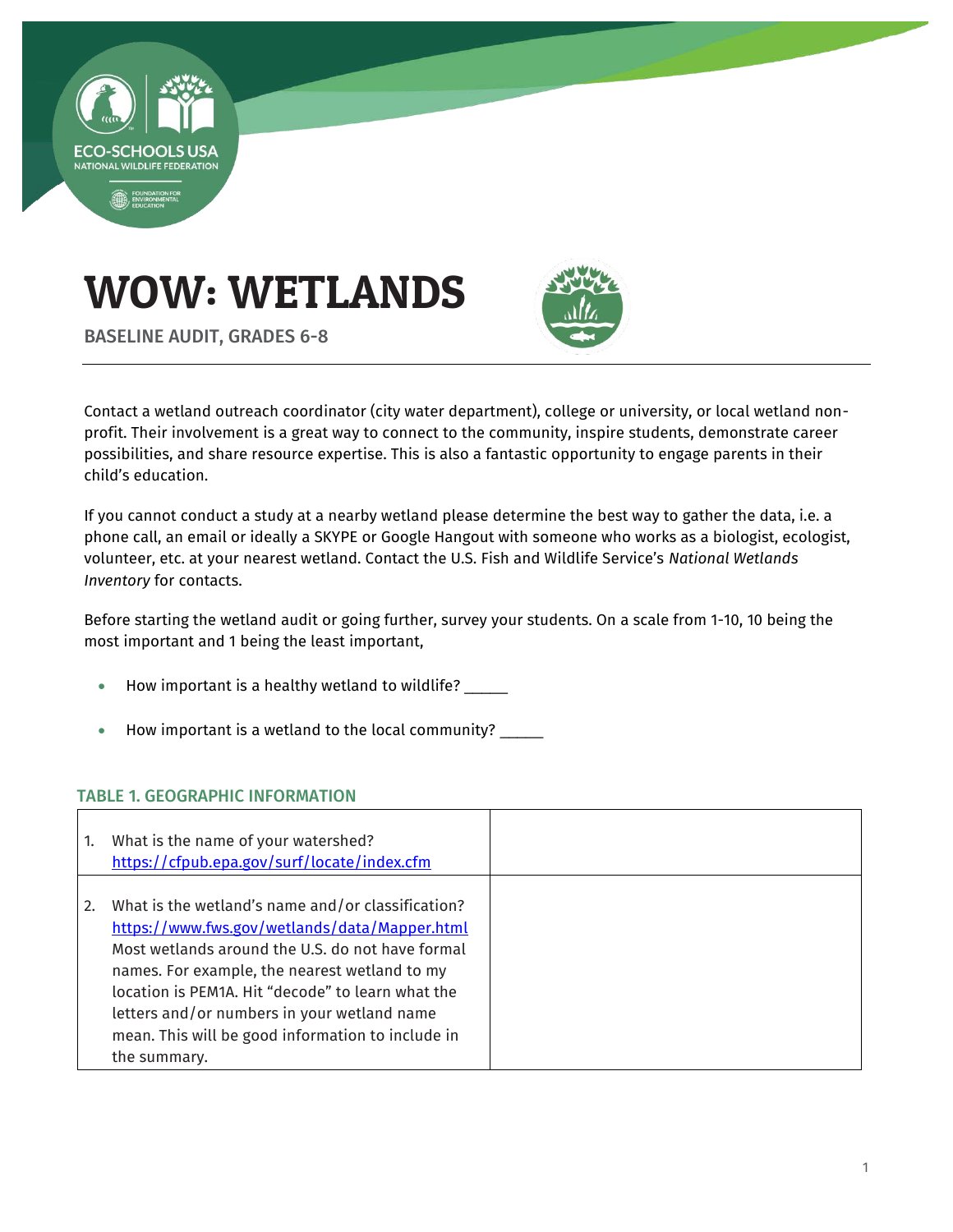



## TABLE 1. GEOGRAPHIC INFORMATION-CONTINUED

| 3. | What type of wetland are you auditing?           |                          |       |
|----|--------------------------------------------------|--------------------------|-------|
|    | https://www.fws.gov/wetlands/data/Mapper.html    |                          |       |
|    | For example, freshwater pond, freshwater         |                          |       |
|    | forested/shrub wetland or estuarine and marine   |                          |       |
|    | wetland. There are many different types.         |                          |       |
| 4. | What are the GPS coordinates for your wetland    |                          |       |
|    | study site? Use your smart phone's GPS or go to: | Latitude N               |       |
|    | http://www.whatsmygps.com to find your           |                          |       |
|    | coordinates.                                     | Longitude W              |       |
| 5. | Eventually water running over your watershed     | Pacific (east coast)     |       |
|    | empties into an ocean. Identify the ocean.       | Pacific (Gulf of Mexico) |       |
|    |                                                  | Atlantic                 |       |
|    |                                                  |                          | Other |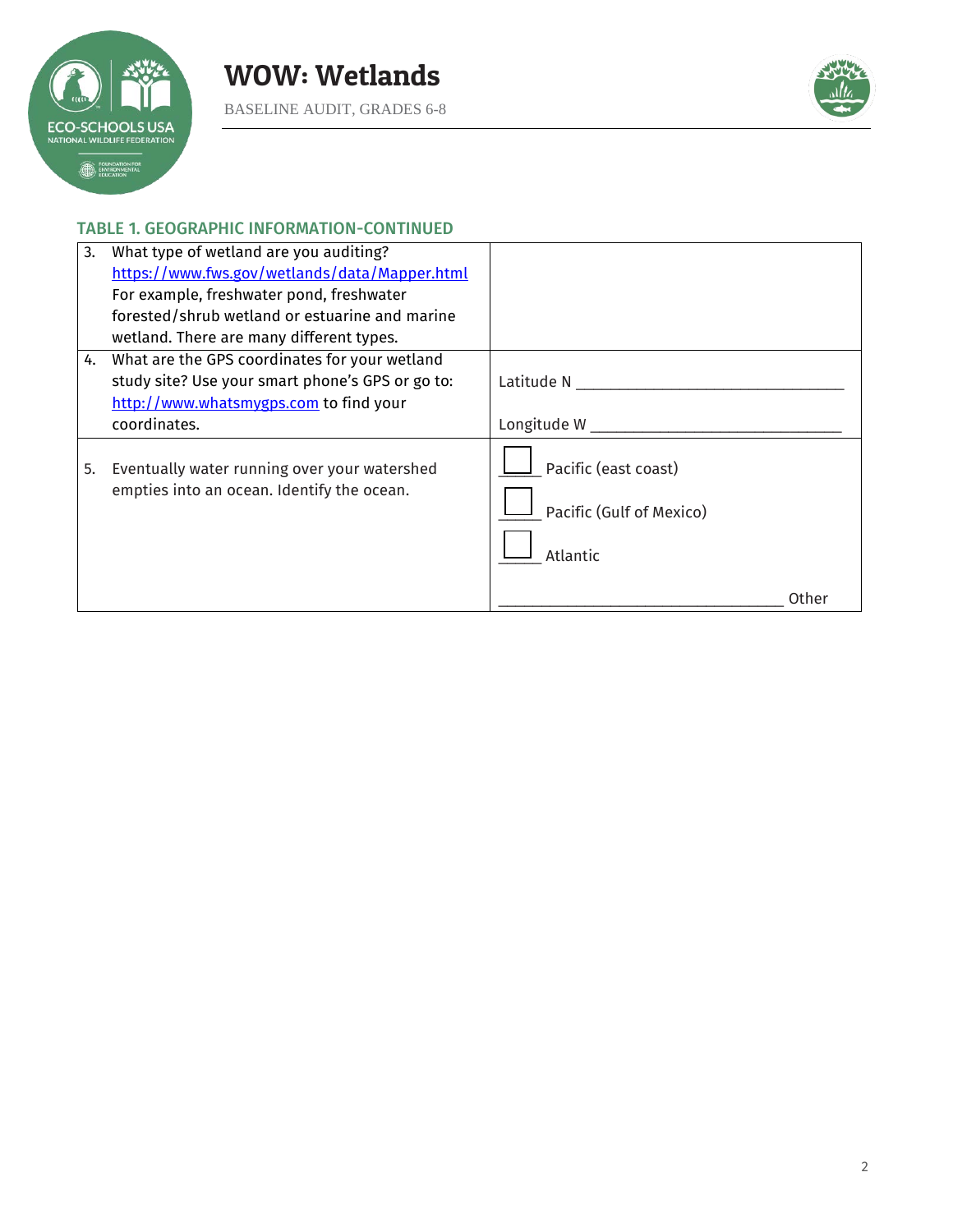



٦

#### TABLE 2. WETLAND CHARACTERISTICS AND BENEFITS

| What percentage of students can identify three<br>1.<br>characteristics that define a wetland?<br>The hydro period (how long a wetland stays wet)<br>$\bullet$<br>Soil characteristics<br>Biodiversity of vegetation<br>$\bullet$                                                                                                                                                                          | A. 0 characteristics<br>1 characteristic<br>B.<br>2 characteristics<br>C. |
|------------------------------------------------------------------------------------------------------------------------------------------------------------------------------------------------------------------------------------------------------------------------------------------------------------------------------------------------------------------------------------------------------------|---------------------------------------------------------------------------|
|                                                                                                                                                                                                                                                                                                                                                                                                            | All 3 characteristics<br>D.                                               |
| A wetland is a system and is part of a larger watershed<br>2.<br>system. What percentage of students can identify one<br>or more system benefits associated with a healthy<br>wetland?<br>Wildlife habitat<br>Erosion control<br>Water filtration<br>Flood protection<br>$\bullet$<br>Note, there are several benefits under each main benefit.<br>https://www.epa.gov/wetlands/why-are-wetlands-important | %                                                                         |

# **Think about the following question as you summarize the data in Table 2.**

1. How can understanding wetland characteristics and benefits help improve its overall health?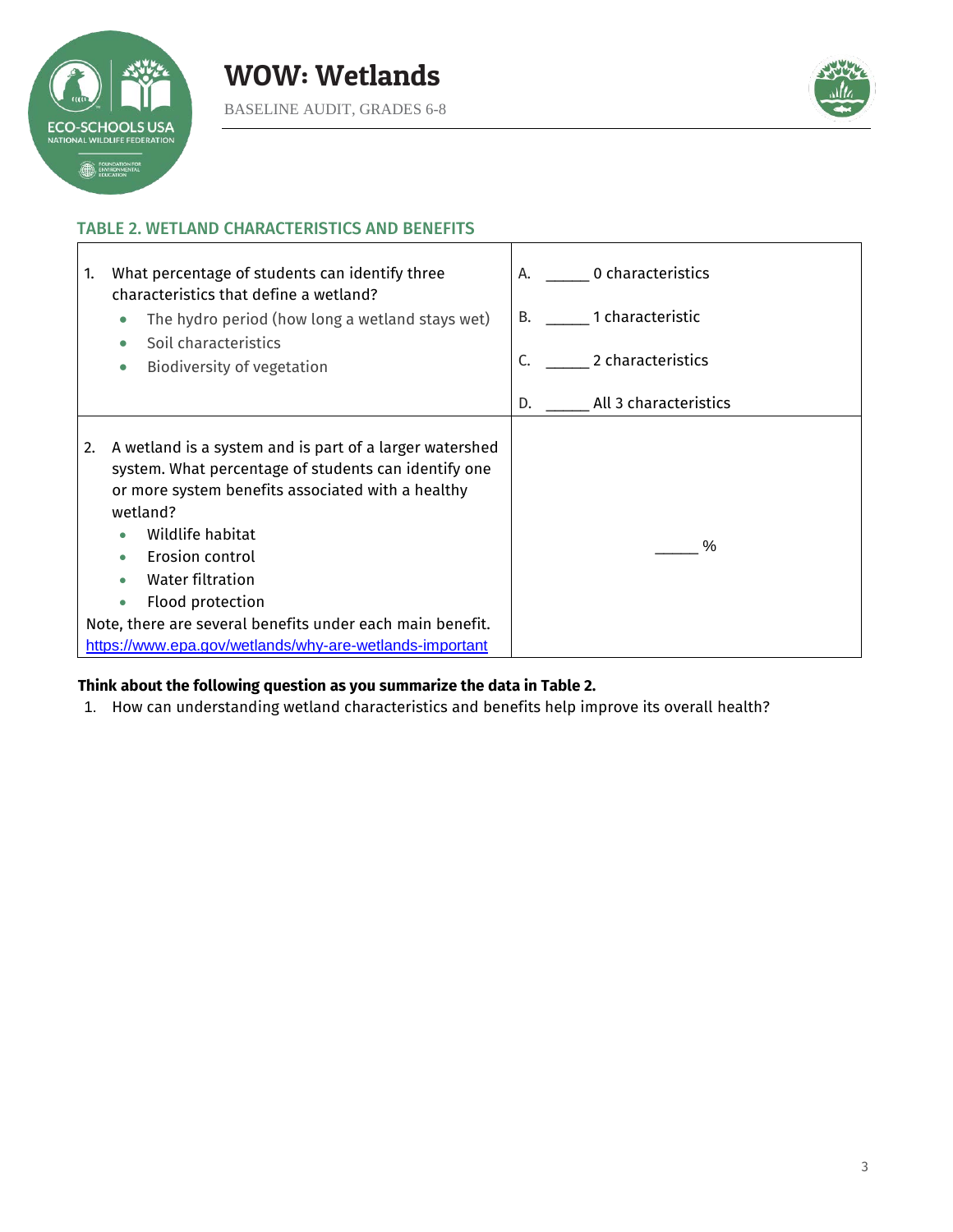



#### TABLE 3. TEMPERATURE AND PRECIPITATION

1. For today's date, collect the weather data listed to the right. Use your local weather website, application or use the following: <http://www.weatherbase.com/weather/state.php3?c=US> [www.weather.com](http://www.weather.com/) Temperature in degrees Fahrenheit and Celsius Precipitation in inches and millimeters

#### 2. Change Over Time and Patterns

How does temperature and precipitation change over the course of the school year? Use your school's weather station, local weather application or one of the sites listed in #1 to collect temperature and precipitation data, a minimum of once a month, throughout the schoolyear. The post audit will ask for your monthly averages and totals.

We encourage your team to keep the data posted, so students are more easily able to look for patterns and see how weather changes throughout the school year. Use the discussion questions each time students collect data and/or add to the team/class chart or graph. As always, attach photos or student work to the audit as evidence.

## **Think about the following questions as you summarize the data in Table 3.**

- 1. Over the course of your study or schoolyear, be on the lookout for patterns and relationships between temperature, precipitation, soil and water quality and wildlife populations.
- 2. Why is it important to investigate and collect data in wetlands?
- 3. How can weather impact wetland wildlife?
- 4. What actions can the class/team take to help wildlife deal with weather impacts, such as extreme weather events, urban sprawl/development and pollution?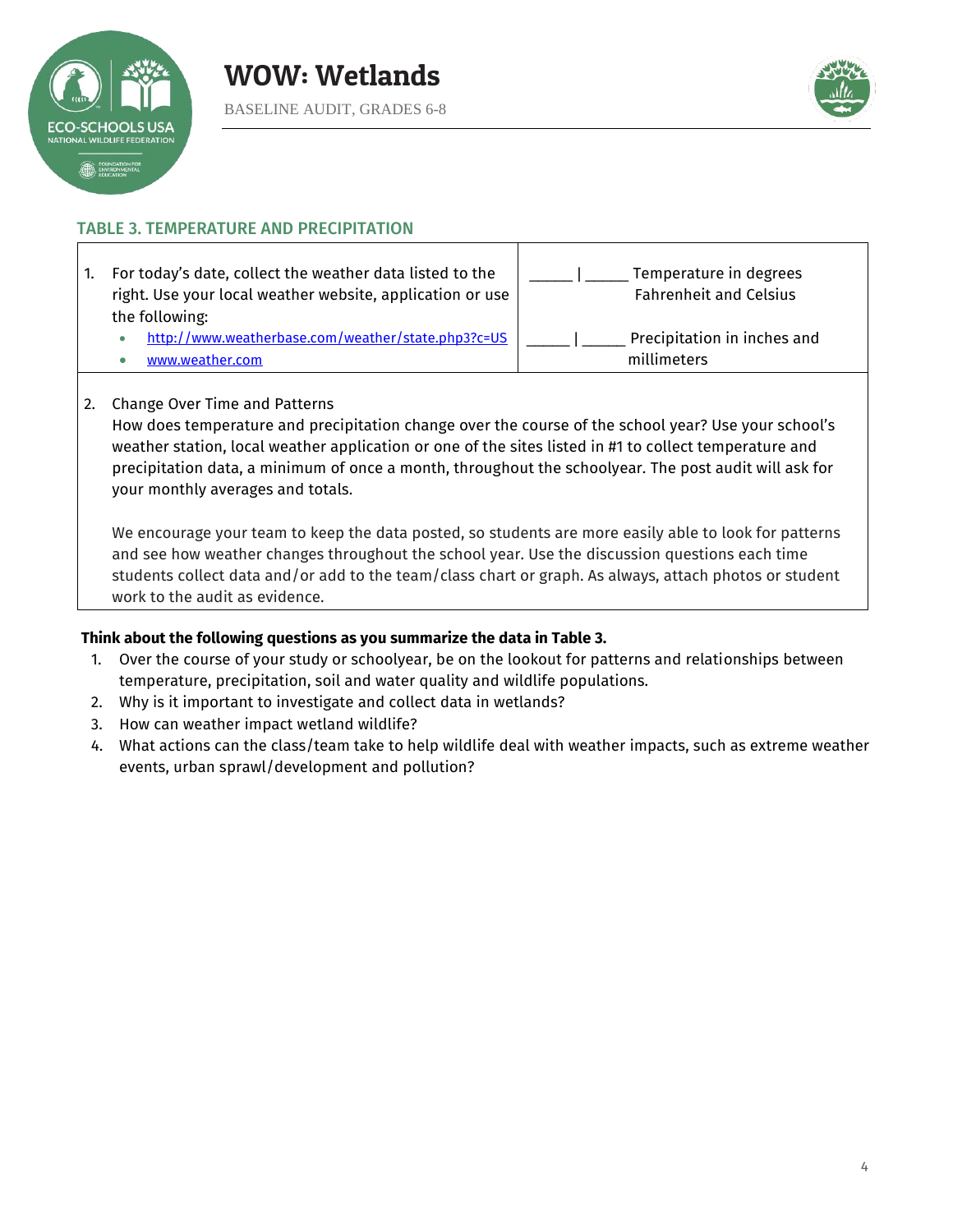



**TABLES 4, 5 and 6**. Consider contacting a local college or university, or wetland non-profit. Their involvement is a great way to connect to the community, inspire students, demonstrate career possibilities and share resource expertise. If you cannot conduct a study at a wetland, please determine the best way to gather the data, i.e. a phone call, an email or ideally a SKYPE, Zoom or Google Hangout with someone who works as a biologist, ecologist, volunteer, etc. at your nearest water quality or soil quality monitoring station. Wetlands are controlled by your state's EPA. In addition, connect with the U.S. Fish and Wildlife Service's *National Wetlands Inventory* for contacts.

Whether or not you are physically able to go to your nearest wetland area, students can still collect water and soil data from nearby study sites or from samples you bring to the classroom.

Invite parents and community members to participate in the auditing process. Students can take on the role of educator by working with volunteers on citizen science. This experience is a great way to build community.

|  | <b>TABLE 4. SOIL QUALITY</b> |  |
|--|------------------------------|--|
|  |                              |  |

| Soil Temperature<br>$\overline{1}$ .                    | Soil pH<br>2.                                           | 3.<br>Iron                                             |
|---------------------------------------------------------|---------------------------------------------------------|--------------------------------------------------------|
| Test $1 \_ {\text{max}}$ °F _______ °C                  | Test 1 pH level                                         | Test 1 ______ Fe ppm (parts/million)                   |
| Test 2 _______ $\circ$ F _______ $\circ$ C              | Test 2 _______ pH level                                 | Test 2 _______ Fe ppm (parts/million)                  |
|                                                         | Test 3 ______ pH level                                  | Test 3 _______ Fe ppm (parts/million)                  |
|                                                         | Acidic Neutral<br>Basic                                 |                                                        |
| Nitrogen<br>4.                                          | 5. Phosphorus                                           | 6. Potassium                                           |
| Test 1 $\bigcirc$ low $\bigcirc$ medium $\bigcirc$ high | Test 1 $\bigcirc$ low $\bigcirc$ medium $\bigcirc$ high | Test 1 $\bigcap$ low $\bigcap$ medium $\bigcap$ high   |
| Test 2 $\bigcirc$ low $\bigcirc$ medium $\bigcirc$ high | Test 2 $\bigcirc$ low $\bigcirc$ medium $\bigcirc$ high | Test 2 ( $\bigcap$ low $\bigcap$ medium $\bigcap$ high |
| Test $3\bigcirc$ low $\bigcirc$ medium $\bigcirc$ high  | Test $3\bigcirc$ low $\bigcirc$ medium $\bigcirc$ high  | Test $3$ ( ) low medium high                           |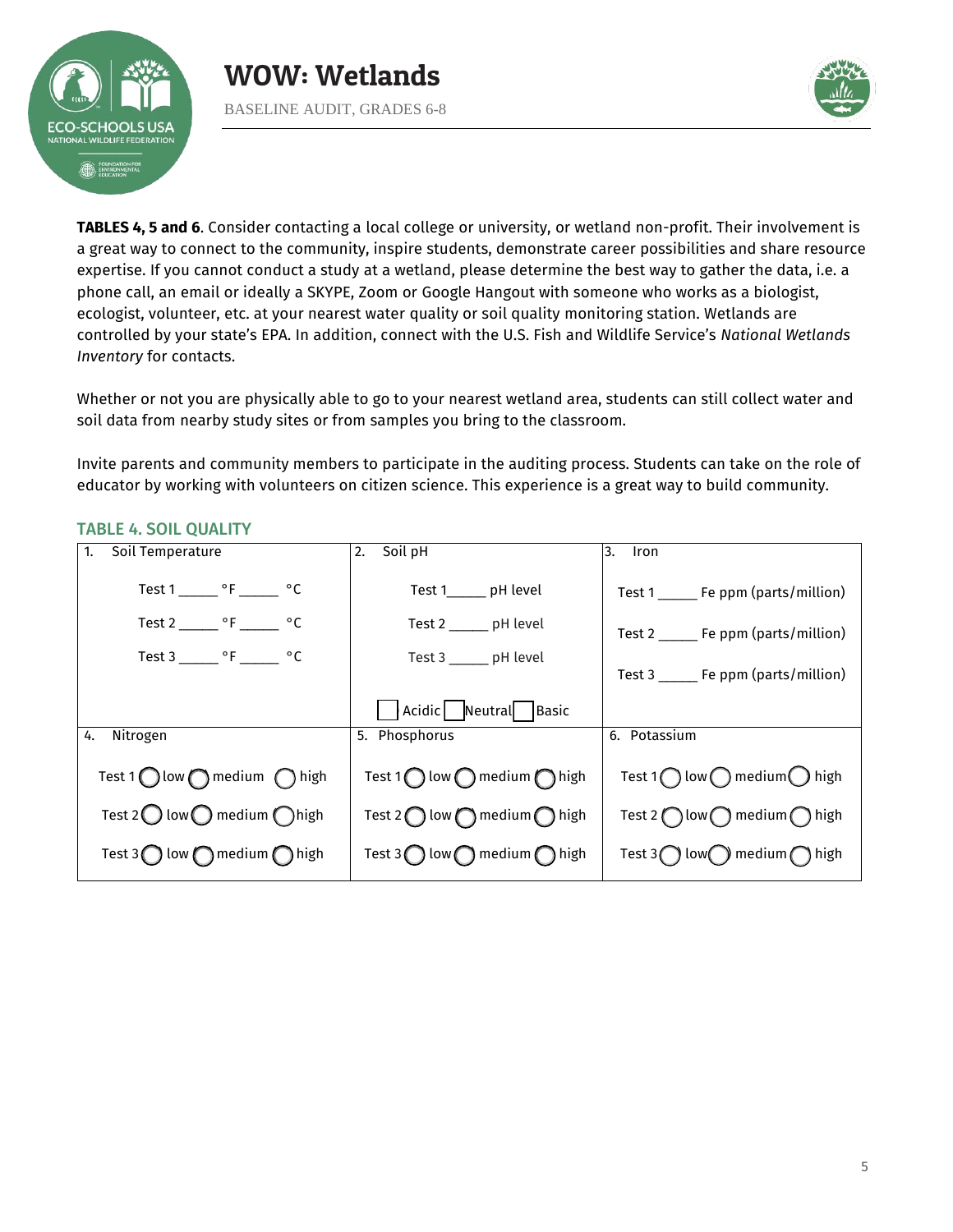



# **TABLE 5. WATER QUALITY**

| h. | <b>Water Temperature</b>                                                                                                                                                                                                                                  | 2.<br>Water pH                                                      |                       | Salinity<br>3.                                                                                                 |  |
|----|-----------------------------------------------------------------------------------------------------------------------------------------------------------------------------------------------------------------------------------------------------------|---------------------------------------------------------------------|-----------------------|----------------------------------------------------------------------------------------------------------------|--|
|    | Test $1 \_ {\text{C}}$ $\degree$ F $\_ {\text{C}}$<br>Test 2 _______ $\circ$ F _______ $\circ$ C<br>Test $3 \_ {\_ {\_ {\_ {\_ {\_ {\_ }}}}}\circ {\_ {\_ {\_ {\_ {\_ {\_ {\_ }}}}}}} \circ {\_ {\_ {\_ {\_ {\_ {\_ }}}}}\circ {\_ {\_ {\_ {\_ {\_ }}}}}$ | Test 1 pH level<br>Test 2 ______ pH level<br>Test 3 ______ pH level |                       | Test 1 ______ ppt (parts/thousand)<br>Test 2 ______ ppt (parts/thousand)<br>Test 3 ______ ppt (parts/thousand) |  |
|    |                                                                                                                                                                                                                                                           | () Acidic () Neutral () Basic                                       |                       |                                                                                                                |  |
| 4. | Dissolved Oxygen                                                                                                                                                                                                                                          |                                                                     | 5.<br><b>Nitrates</b> |                                                                                                                |  |
|    | Test 1 _______ ppm (parts/million)                                                                                                                                                                                                                        |                                                                     |                       | Test 1 _______ ppm (NO3 parts/million                                                                          |  |
|    | Test 2 _______ ppm (parts/million)                                                                                                                                                                                                                        |                                                                     |                       | Test $2 \_\_\_$ ppm (NO3 parts/million                                                                         |  |
|    | Test 3 ______ ppm (parts/million)                                                                                                                                                                                                                         |                                                                     |                       | Test $3 \_\_\_$ ppm (NO3 parts/million                                                                         |  |
| 6. | Ammonia Nitrogen (optional)                                                                                                                                                                                                                               |                                                                     |                       |                                                                                                                |  |
|    | Test 1 _______ NH3-N parts per million (ppm)                                                                                                                                                                                                              |                                                                     |                       |                                                                                                                |  |
|    | Test 2 _______ NH3-N parts per million (ppm)                                                                                                                                                                                                              |                                                                     |                       |                                                                                                                |  |
|    | Test 3 ______ NH3-N parts per million (ppm)                                                                                                                                                                                                               |                                                                     |                       |                                                                                                                |  |

**Continued on the next page.**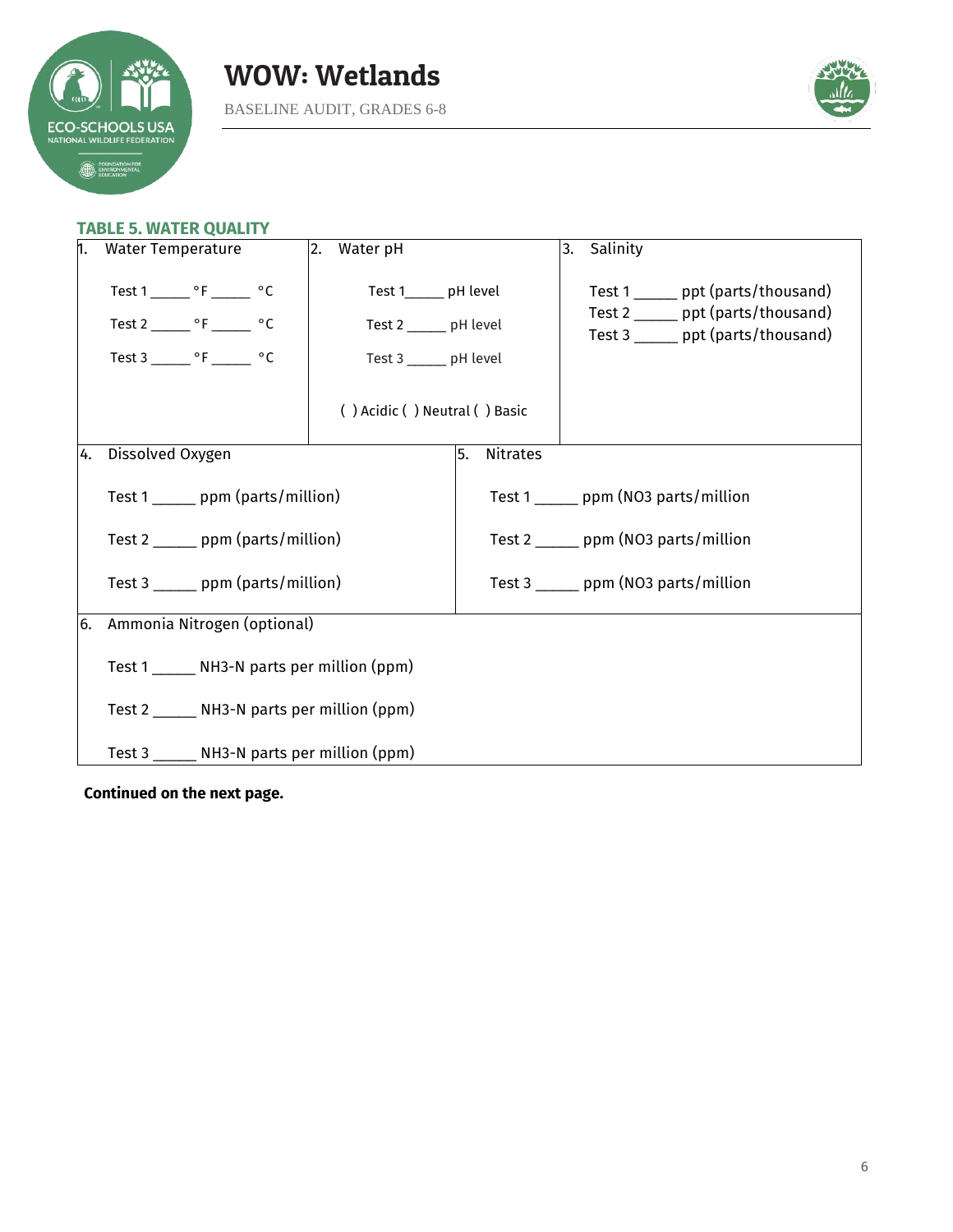





| $\vert$ 1. Transparency – Pick A or B to collect the transparency data.                                                                                                                                   |  |  |  |
|-----------------------------------------------------------------------------------------------------------------------------------------------------------------------------------------------------------|--|--|--|
| A1. Secchi disk - distance from observer to:                                                                                                                                                              |  |  |  |
| Test 1 ______ m water surface   _____ m where disk disappears   _____ m where disk reappears                                                                                                              |  |  |  |
| Test 2 _____ m water surface   _____ m where disk disappears   _____ m where disk reappears                                                                                                               |  |  |  |
| Test 3 ______ m water surface   ______ m where disk disappears   ______ m where disk reappears                                                                                                            |  |  |  |
| A2. Secchi disk reaches the bottom and does not disappear - distance from observer to:                                                                                                                    |  |  |  |
| Test 1 _____ m to water surface   _____ m depth to the bottom of the water site                                                                                                                           |  |  |  |
| Test 2 _____ m to water surface   _____ m depth to the bottom of the water site                                                                                                                           |  |  |  |
| Test 3 _____ m to water surface   _____ m depth to the bottom of the water site                                                                                                                           |  |  |  |
| <b>B.</b><br><b>Transparency Tube</b>                                                                                                                                                                     |  |  |  |
| Tube test 1 ______ cm or ______ greater than depth of transparency tube.                                                                                                                                  |  |  |  |
| Tube test 2 ______ cm or ______ greater than depth of transparency tube.                                                                                                                                  |  |  |  |
| Tube test 3 ______ cm or ______ greater than depth of transparency tube.                                                                                                                                  |  |  |  |
| 2. Is it raining or has it rained in the last 24 hours? Stormwater<br>runoff from surrounding areas can impact water quality and<br>lYes<br>No<br>appearance, including temperature, pH and transparency. |  |  |  |

## **Think about the following questions as you summarize the data in Tables 4 and 5.**

- 1. Why is it important to observe and test soil and water throughout a wetland?
- 2. What conclusions can you draw about your wetland's health based on this data?
- 3. Thinking ahead to the post-action audit, will the data change or stay relatively the same? Explain.
- 4. What actions can the class/team take to be better wetland stewards? Use this information to inform the Eco-Action plan.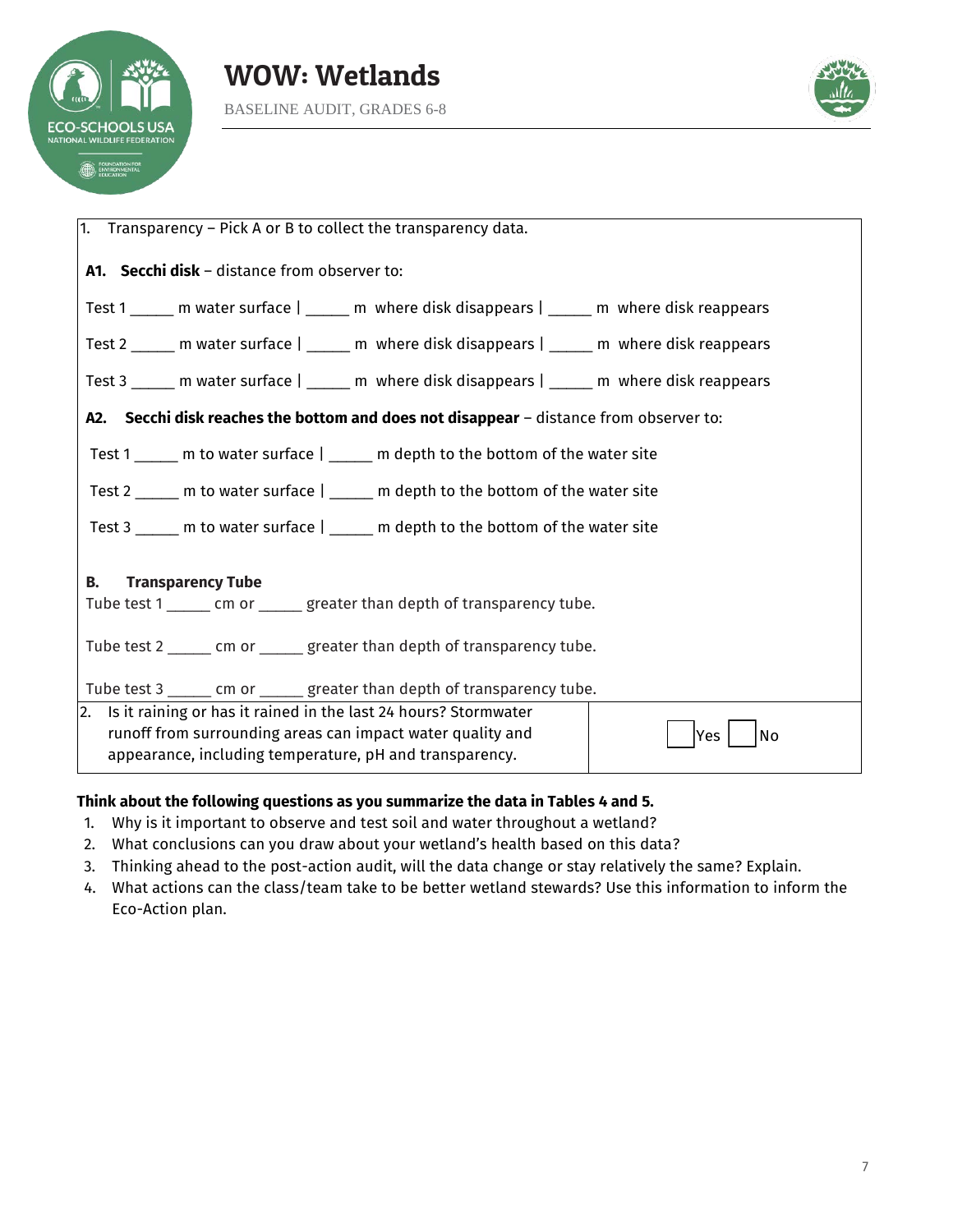

 $\mathbf{r}$ 



 $\overline{\mathbf{1}}$ 

# TABLE 6. WILDLIFE

| 1. | Collectively, how many different plants and animals are<br>observed on this day?<br>If students know the name of a specific animal and/or<br>the species, it's good practice to make notes in the<br>section below. Also encourage students to draw what<br>they observe. Never remove animals from a study site.                                     | amphibians<br>birds<br>fish<br>insects<br>reptiles<br>mammals<br>aquatic plants<br>______ terrestrial plants |
|----|-------------------------------------------------------------------------------------------------------------------------------------------------------------------------------------------------------------------------------------------------------------------------------------------------------------------------------------------------------|--------------------------------------------------------------------------------------------------------------|
|    |                                                                                                                                                                                                                                                                                                                                                       |                                                                                                              |
| 2. | Wetlands provide habitat for wildlife. What percentage<br>of students can provide the four required habitat<br>elements?                                                                                                                                                                                                                              |                                                                                                              |
|    | Shelter<br>$\bullet$                                                                                                                                                                                                                                                                                                                                  | %                                                                                                            |
|    | Places to have and/or raise young<br>$\bullet$                                                                                                                                                                                                                                                                                                        |                                                                                                              |
|    | As a source of food                                                                                                                                                                                                                                                                                                                                   |                                                                                                              |
|    | As a source of clean water                                                                                                                                                                                                                                                                                                                            |                                                                                                              |
| 3. | Calculate the biodiversity index.<br>the number of species<br>in the area (numerator)<br>= biodiversity index<br>the total number of<br>individuals in the area<br>(denominator)<br>For example, a 4 X 4 meter square area in a                                                                                                                       |                                                                                                              |
|    | carrot patch has 300 carrot plants, all the same<br>species. It has a very low biodiversity index of<br>1/300, or 0.003.<br>A 4 X 4 meter square area in the forest has 1<br>pine tree, 1 fern, 1 conifer tree, 1 moss, and 1<br>lichen, for a total of 5 different species and 5<br>individuals. The biodiversity index here is high,<br>$5/5 = 1$ . |                                                                                                              |

T

# **Continued on the next page.**